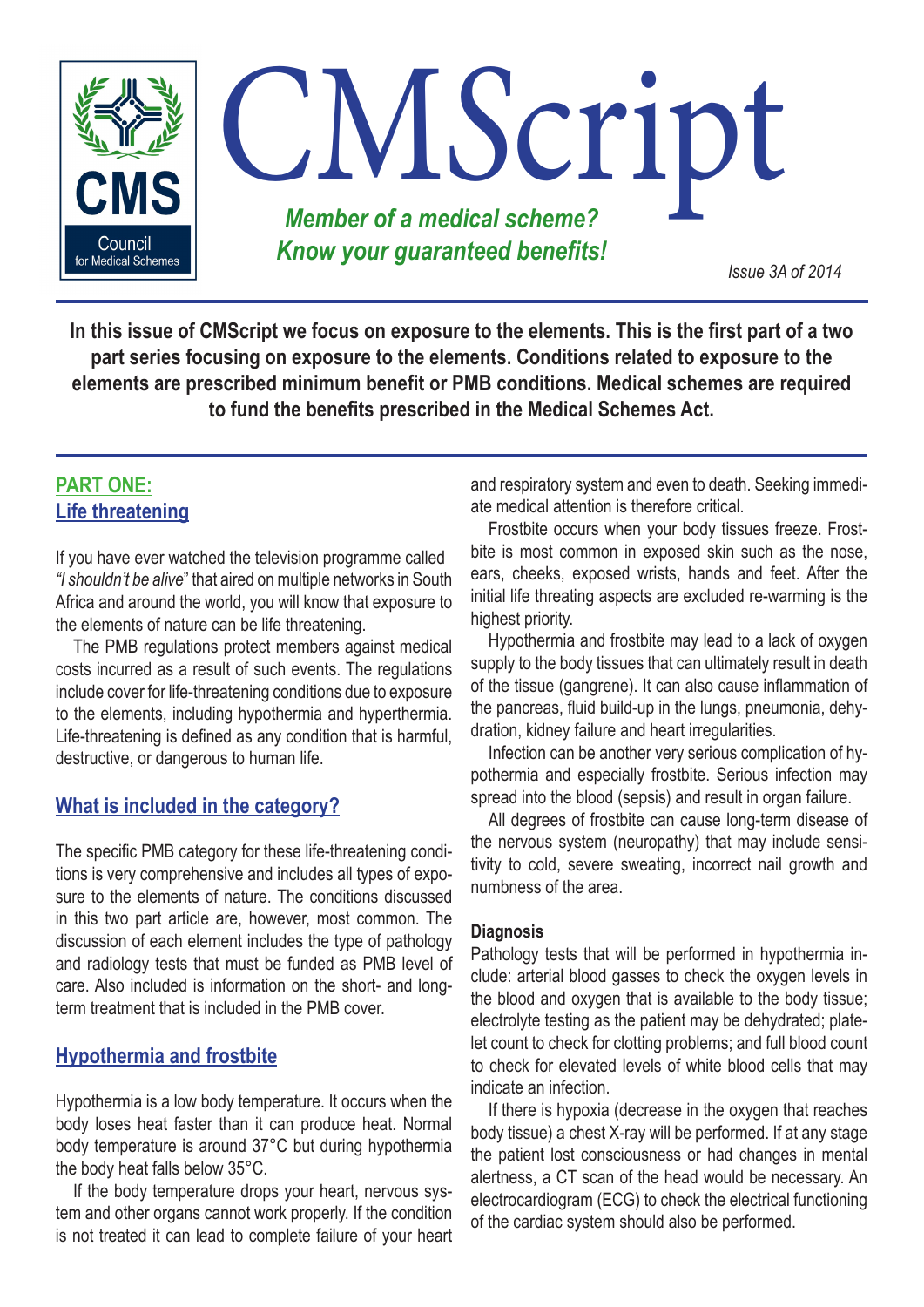#### **Treatment**

**2**

Life threatening problems such as breathing difficulties need to be addressed first. Further heat loss should then be prevented and the patient gently warmed. The underlying cause of hypothermia is usually clear straight away (i.e. the individual has been exposed to cold or freezing conditions with inadequate protection from the elements) but there may also be contributing factors that should be considered. For example, people who are intoxicated may have fallen and sustained a head injury or people who suffer

from diabetes may have collapsed with low blood sugar.

Rewarming to normal body temperature must be done under supervision of a medical professional because it may result in permanent low blood pressure and cardiac failure, especially in older people. The process of rewarming and thawing is very painful and narcotic pain medication is often given.

After rewarming, post-thaw care is undertaken to prevent infection and a continuing lack of oxygenation to the area. Dead tissue is removed and in cases of great risk plasminogen activator (an enzyme that helps reduce blood clots) may be given. A tetanus vaccine injection should be administered.

When deep frostbite has occurred, daily water therapy in a 40°C whirlpool bath may be given. This will help to remove dead tissue. Dead tissue may then be surgically removed and in very severe cases amputation of the limb may be required. Physical rehabilitation after surgery and amputation is included in the PMB cover.

# **Heat fatigue, heat exhaustion and heat stroke**

Heat fatigue occurs when your body cannot get rid of heat fast enough. Heat fatigue is a forerunner of the more serious conditions of heat exhaustion and ultimately heat stroke. Heat fatigue and heat exhaustion are not necessarily medical emergencies unless the patient shows signs of dehydration and electrolyte imbalance.

Heat stroke on the other hand is a medical emergency as your body's cooling system completely fails and it can even be fatal if it is not treated quickly and correctly. Your body temperature spirals out of control, sweating stops and you have changes in mental status such as confusion. You may also have seizures and go into a coma. Small children, elderly people, athletes and people who work outdoors are particularly at risk.

Heat stroke can potentially cause brain damage as the inability to sweat can lead to a build-up of fluid in the brain. This will cause increased pressure on the brain and if not treated rapidly it can lead to permanent brain damage. Fluids can also build-up in the lungs (pulmonary oedema) and cause acute respiratory failure. Fluid build-up in other organs may lead to kidney and heart failure.

#### **Diagnoses**

Pathology tests that will be performed include: arterial blood gasses and lactic acidosis to check if the patient's pH balance is correct; glucose monitoring to check for low blood sugar (hypoglycaemia); electrolyte testing for dehydration; liver function tests as liver injury commonly occurs in heat stroke; muscle function tests as Creatinine kinase (CK), lactate dehydrogenase (LDH), aldolase, and myoglobin are commonly released from muscles when muscle necrosis occurs; full blood count to check for elevated levels of white blood cells that may indicate an infection; platelet count; kidney function test as kidney failure may occur and

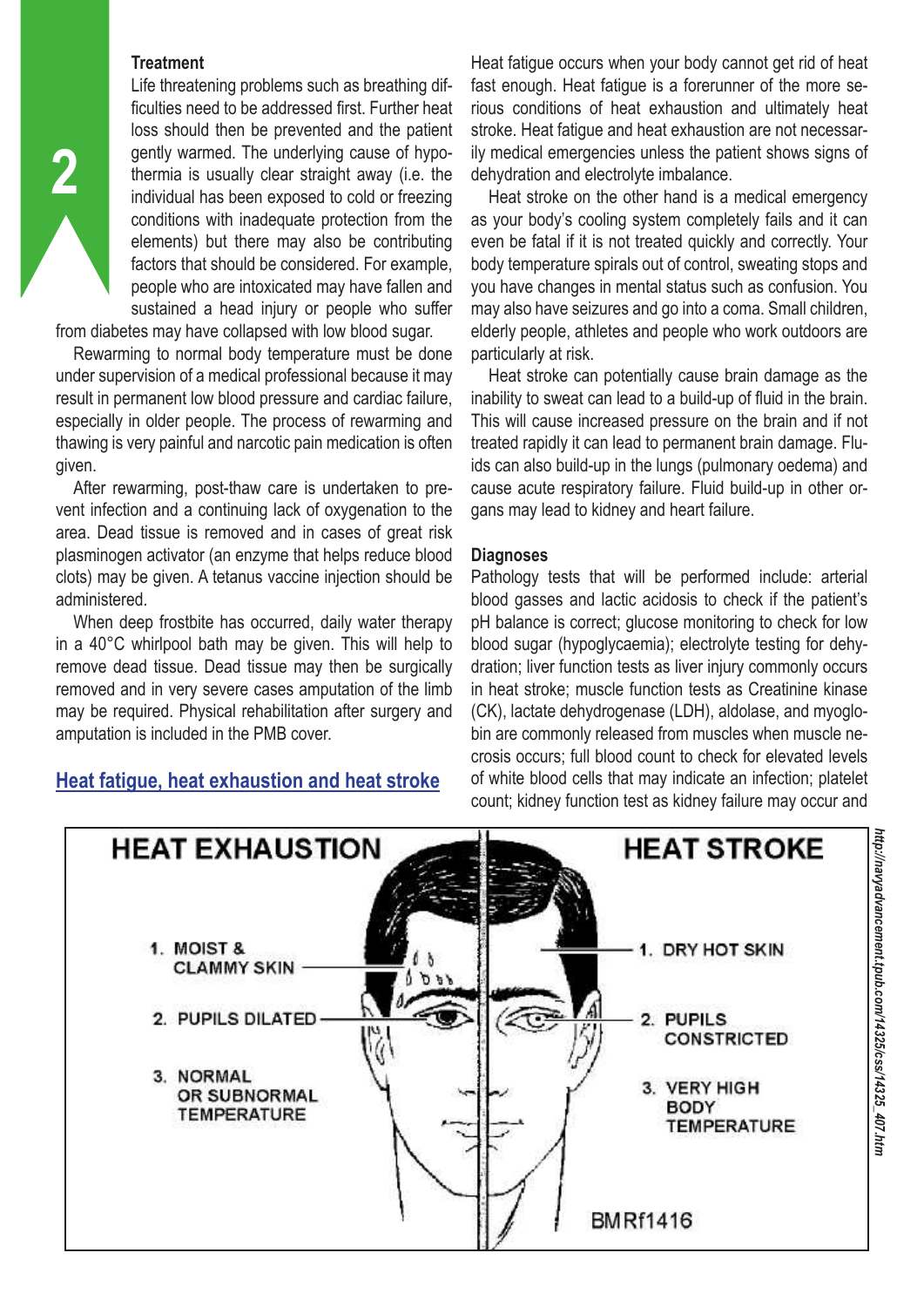analysis of the cerebrospinal fluid. A chest X-ray will be performed to check for possible pulmonary oedema (fluid build-up in the lungs) and, if at any stage the patient lost consciousness or had changes in mental alertness, a CT scan of the head must be performed.

#### **Treatment**

Treatment is focused on rapid cooling the body as the outcome of heat stroke is directly linked to the duration of increased body temperature. Oxygen support may be provided and body fluid, electrolytes and glucose must be replaced with an intravenous infusion (drip). If there is a buildup of fluid, medication to assist the body in excreting the excessive fluid will be provided. Management of the heart, brain and kidney functions will be done with medicine such as anti-seizure drugs, diuretics and kidney dialysis.

# **Pressure illness**

#### **Air pressure injury**

The human body performs best at sea level, where the atmospheric pressure is 101,325 Pa or 1013.25 millibars. The concentration of oxygen (O2) in sea-level air is 20.9% and this saturates the oxygen binding red pigment in the red blood cells (haemoglobin). Atmospheric pressure decreases the higher you go and when you reach altitudes of 2100m and higher the oxygen levels in your blood begin to drop. It is not the actual oxygen levels that decrease at high altitudes but the atmospheric pressure. This causes a decrease in the pressure of inhaled oxygen and subsequently the pressure for gas exchange in our bodies.

Travelling to high altitude regions can lead to medical problems, from the mild symptoms of acute mountain sickness to the potentially fatal high altitude pulmonary oedema

(HAPE – a build up of fluid in the lungs) and high altitude cerebral oedema (HACE – a build up of fluid in the brain). The higher the altitude, the greater the risk of developing problems becomes. The highest mountain in Southern Africa stands at 3482m and is situated in Lesotho.

At higher altitudes your body makes adjustments and creates more red blood cells to carry oxygen through the bloodstream. This pushes air into areas of the lungs that are not normally used and produces a special enzyme that helps the oxygen found in haemoglobin make its way into body tissue.

High altitude also triggers an increase in our heartbeat, breathing and urination. Low humidity and air pressure at

high altitudes causes moisture from your skin and lungs to evaporate at a faster pace and your body's increased exertion requires even more water to keep it hydrated. The patient may experience symptoms such as headache, dizziness, fatigue, shortness of breath, loss of appetite, nausea, disturbed sleep, and a general feeling of malaise. The main complications of altitude illness are HAPE and HACE. These complications are not common in South Africa and usually affect high altitude mountain climbers. Do take care if you plan on doing high alti-

tude mountain climbing outside the borders of South Africa and remember that it is important to ensure that you have medical cover in case you develop altitude illness or suffer some other mishap.

#### **Water pressure injury**

Various activities that are popular in South Africa are associated with water pressure changes. These include scuba diving and cave diving. Ambient pressure is the pressure in the water around the diver. As a diver descends, the ambient pressure increases. At 10m in salt water, it is twice the normal pressure on land at sea level. At 40m (the recommended safety limit for recreational diving) it is five times the pressure at sea level.

Different types of illness result from increases in pressure, for example the descent during a scuba dive or the descent during a plane flight. Decompression sickness is the most well-known complication of scuba diving. It occurs when divers ascend too fast or without doing decompression stops and nitrogen bubbles are consequently formed in the blood and body tissues. These bubbles disrupt tissues in the joints, brain, spinal cord, lungs, and other organs. The con-



**3**